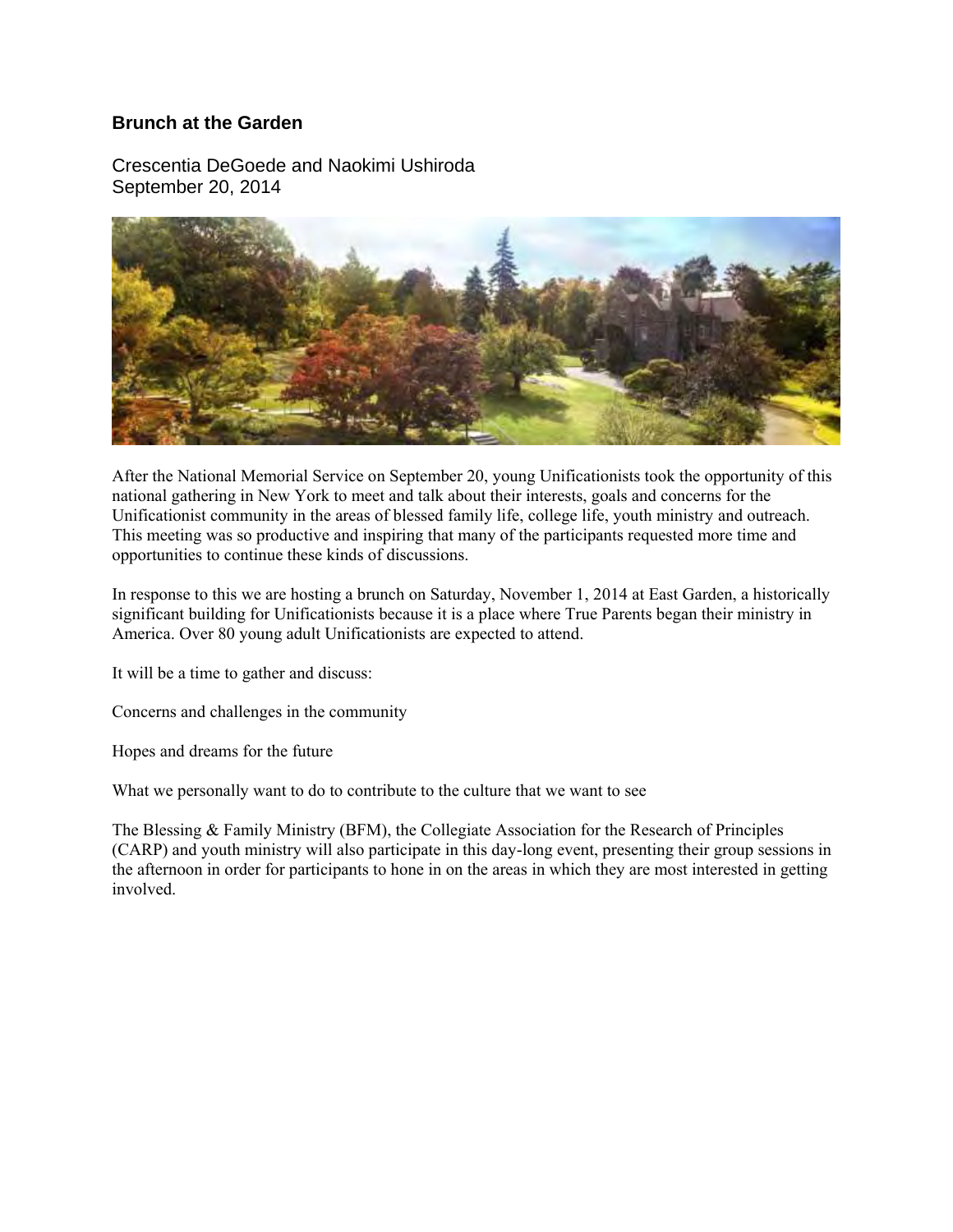# **Brunch at the Garden**



Sometimes creating a life we love means gathering together as a community to talk about our ideas and combine our efforts so we can create something amazing.

On November 1, 80 young adult Unificationists will gather for brunch at East Garden, a historically significant building for us because it is a place where Father and Mother Moon, founders of the Unification faith, began their ministry in America.

The scenic setting East Garden is the perfect spot for young Unificationists to convene and discuss practical ways to get more involved in creating the culture that we want to see — a culture inspired by the Divine Principle and the vision Father and Mother Moon have for a better world.

## **What's the Plan?**

Youth ministers, young community leaders, and anyone inspired to create a life they love will have a chance to reconnect with old friends, make new ones and collaborate on constructive ways to work together in the future.

We call it a brunch, but it's an all-day affair! Here's the schedule:

#### **Morning**

Over brunch, we'll gather in small groups and discuss three main topics:

- 1. Our concerns and challenges in the community
- 2. Our hopes and dreams for the future
- 3. What do we personally want to do to contribute to the culture that we want to see?

While we meet, a small team will assimilate our discussions into a brief overview so we have a chance to hear the top things on people's minds as a whole group.



#### **Afternoon**

Four short presentations are planned in the areas of: blessed family life, sharing our faith, college life and youth ministry, after which we'll gather again in small groups to give everyone a chance to engage in the specific ministries that pique their interests.

There is plenty of time allotted for networking as well as a tour of East Garden. We will end the afternoon with a short prayer at the Holy Rock, where Father Moon himself would so often pray.